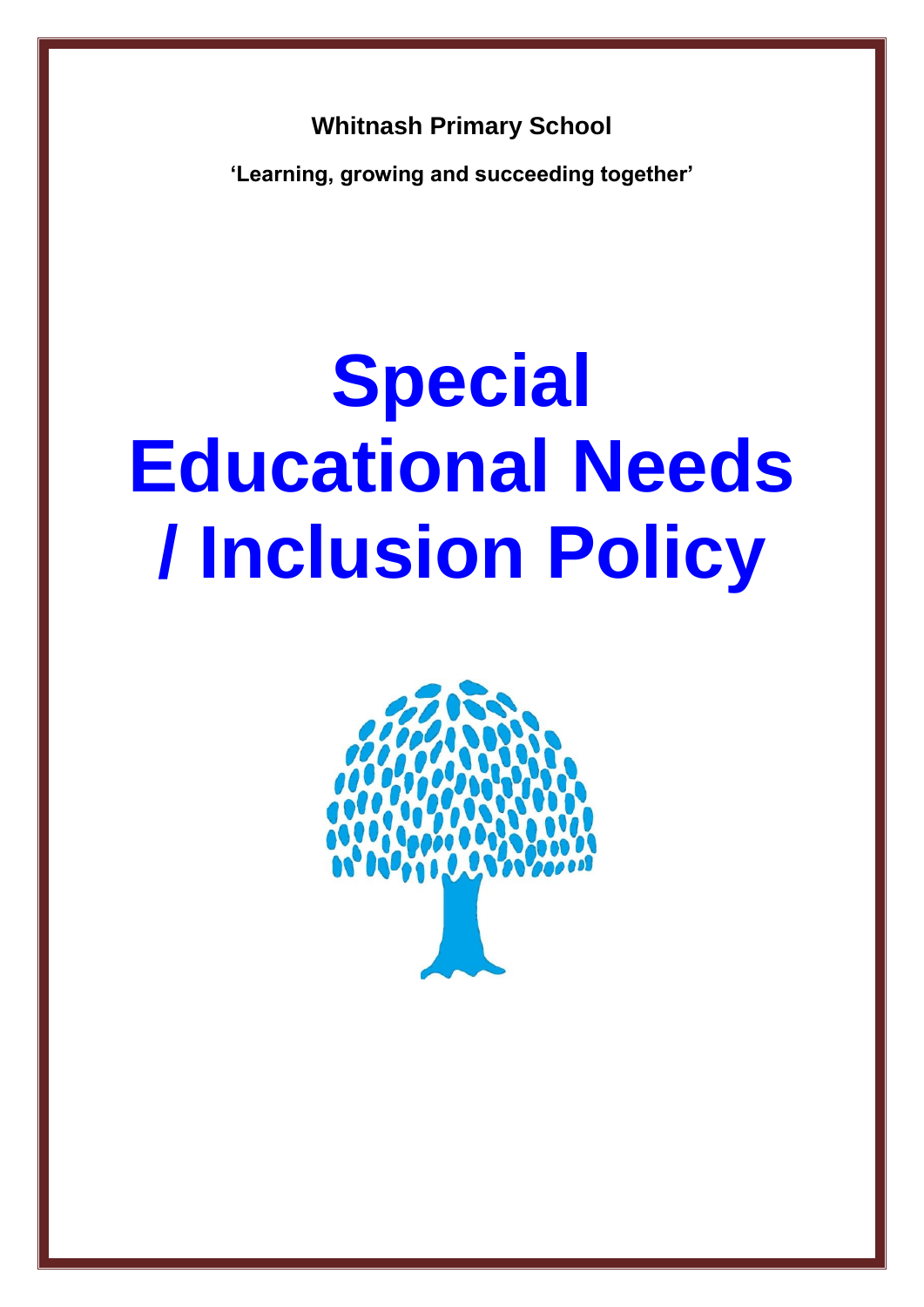**Background Information about the School and its Provision for Pupils with Special Educational Needs:**

We are a school of approximately 209 pupils located in South Leamington.

Although many of our pupils come from a wide range of social economic circumstances, many families experience high levels of social and economic disadvantage. The catchment of the school is extremely diverse, however Pupil Premium is currently 29% (61 pupils) and 19% (40 pupils) are in receipt of Free School Meals. The school have worked hard over the last 12 months to ensure that this figure is more representative of the diversity of the school and the proportion of pupils from more deprived backgrounds. It is still believed that this figure is slightly under-representative of this picture.

The large majority of pupils are White / British, with a small minority from other minority ethnic groups. The number of children from ethnic backgrounds has increased significantly over recent years. For example EAL has increased from December 2015 from approximately 17.6% (28 children) to 21% (44 pupils) currently. In part, this is due to an increase of ethnic minority in-take in the Early Years. 38% of the September 2016-17 in-take are from an ethnic background (20 out of 53 children).Currently 48% of the EAL register are currently in Year 1.

There are a significant number of pupils in school experiencing difficulties with learning. Currently, 27% are identified with SEN. 2 children currently with a Statement/EHCP for SEN, 2 children are currently being assessed for an EHCP. The overall % of SEN pupils has increased in recent years. In 2015-16 the overall SEN % was 20%. This is an increase of 7%. The intake in Reception 2016-17 had a higher % of SEN pupils than has been seen over the last few years. Currently 11 pupils of the 30 in the 2017-18 in-take are identified with SEN (37%). The % of SEN pupils typically in each year group is 30% or greater, apart from Year 3 (20%). In Year 4 and 5 the % of SEN pupils is 40% and above.

Currently, there are no 'Looked After' pupils on roll. There are currently 2 children under special guardianship.

The pupils on our SEN register have a range of difficulties, some complex. These are encompassed under 4 main areas of need:

- 1) 'Communication and Interaction' including children working with the Speech and Language Support Service
- 2) 'Cognition and Learning' including children with a specific diagnosis of Dyslexia.
- 3) 'Social, mental and emotional health' including children with a specific diagnosis of Autism Spectrum Disorder.
- 4) 'Sensory and/or physical' including children with a sensory impairment and children with specific physical disabilities e.g. Cerebral Palsy.

Our Special Needs Co-ordinator (SENCO) is responsible for supporting the teaching staff in meeting the identified needs of the individual pupils on the school SEND register, in liaison with outside agencies where appropriate. The SENCO is also referred to in school as the Inclusion Manager.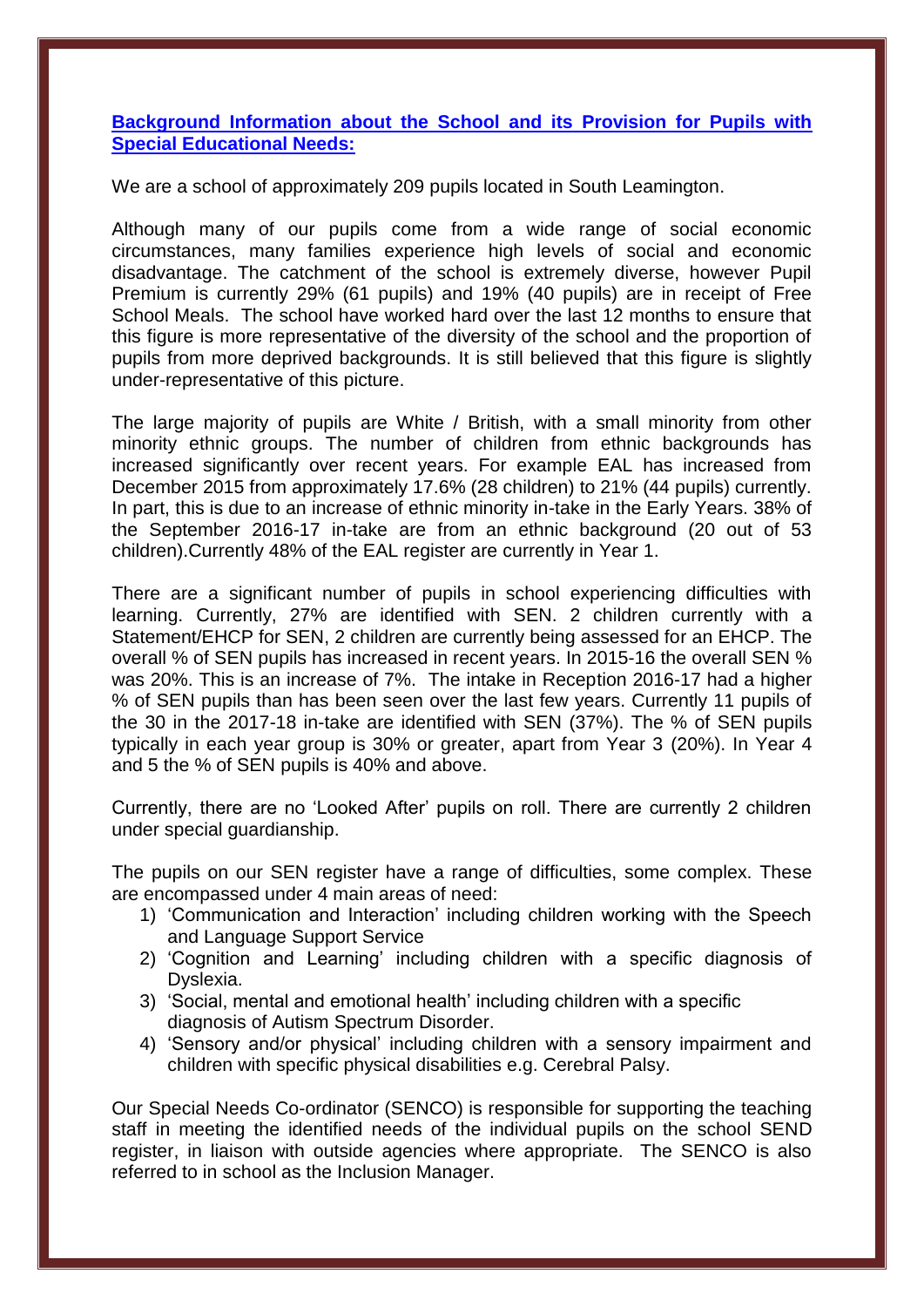There are a number of Teaching Assistants employed by the school to work with all pupils, including the children with SEND. The support staff and teachers will consult with colleagues, subject leaders, senior leaders and the schools' Thrive Practitioner and SENCo regarding the needs of pupils with identified needs and early identification of potential difficulties is an integral part of termly Pupil Progress Meetings throughout the school.

The SENCO establishes close working relationships between pupils, staff, parents and outside agencies so that pupils can be helped in a fully supportive environment.

Our Special Educational Needs Co-ordinator (SENCO) is: **Miss Louise McCourt**

# *Objectives of the School's SEN Policy:*

## **The objectives of our policy are to:**

- organise all our activities to ensure that all children are included in the life of the school
- work closely with parents, sharing information on children's progress and their individual needs
- continuously develop our ways of working to provide the highest quality of provision for all our children within the resources available
- meet the requirements of the Education Act (1996), the Special Educational Needs (SEN) Code of Practice (2014), Equality Act (2010) and the Special Educational Needs and Disability Act (2001)
- encompass the LA Statement of Policy for Children with SEN
- facilitate a pupil's learning by identifying his/her individual needs and taking steps, co-operatively with other staff, to address those needs within the context of the National Curriculum, the school curriculum as a whole, taking account of the SEN Code of Practice (2014)
- respond to particular pupils flexibly according to the nature of their difficulties
- support pupils' learning without making them feel different or inferior to their peers
- enable each pupil to become an independent and confident learner.

This policy sets out how we intend to meet these objectives. The procedures we set out will be reviewed every year to ensure that we are doing all we can to meet the objectives. This policy forms part of our overall commitment to Educational Inclusion.

# *Arrangements for Co-ordinating Educational Provision for Pupils with SEN*

# **Our Inclusion Manager / SENCO will:**

- manage the day to day operation of this policy
- ensure that SEN provision for pupils is arranged
- manage the intervention timetables of teachers and teaching assistants
- report on the effectiveness of provision to the senior management team and through them to governors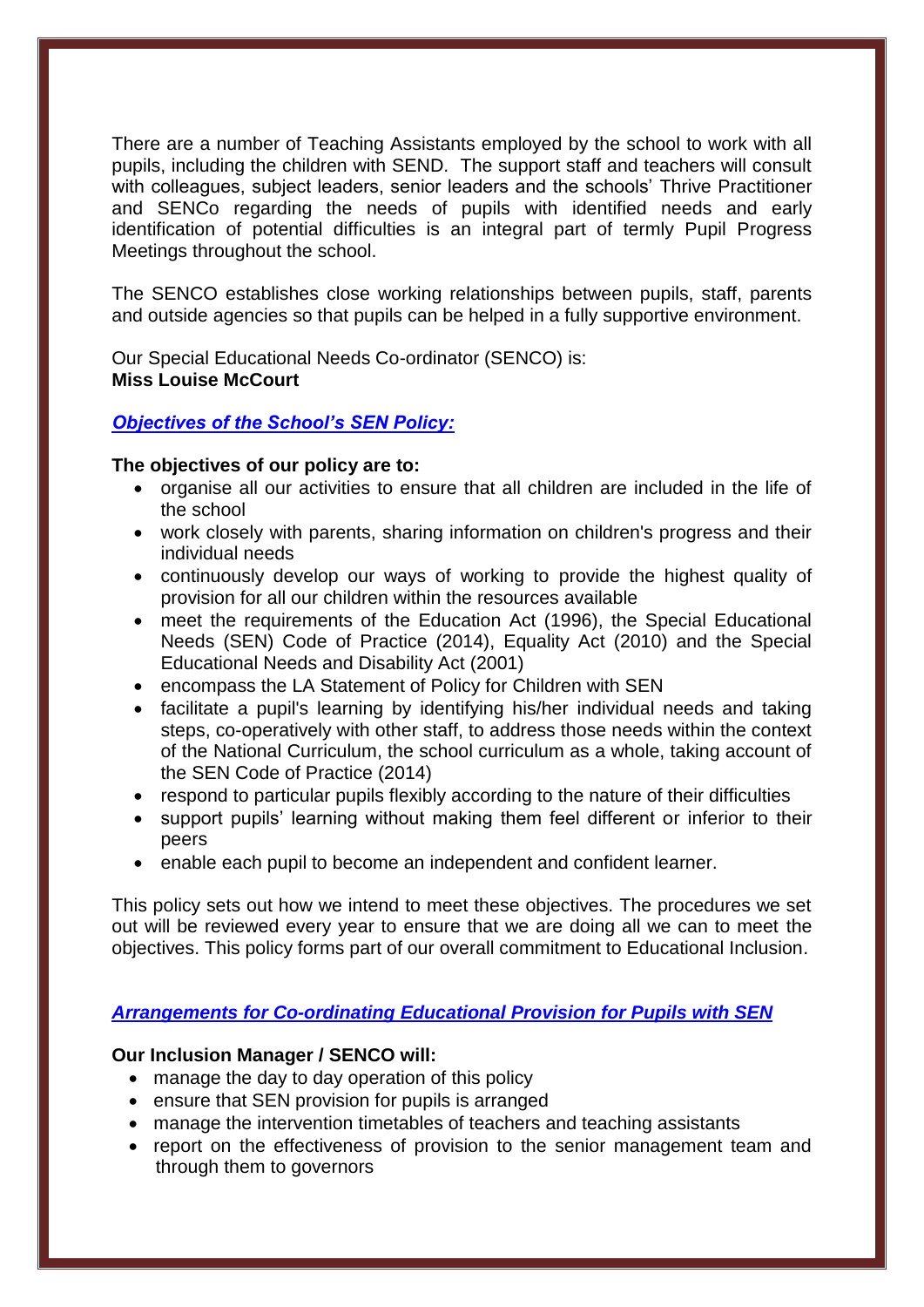- keep up to date with new initiatives to support pupils with SEND and share good practice with all teachers
- manage arrangements for monitoring, reviewing and evaluating the effectiveness of provision for SEN
- use the designated resource budget to ensure that teaching resources are available for SEN children
- monitor teachers plans to ensure they include appropriate differentiation for pupils with SEN
- ensure assessment procedures are appropriate for pupils with SEN
- monitor the progress of pupils with SEN
- liaise with the identified governor/s with an special interest in SEN
- contribute to the reports to governors on the effectiveness of the SEN policy in school
- compile requests for Education Health and Care Plans where necessary for a child
- carry out annual reviews for pupils with an Education Health and Care Plan.
- ensure the 'school information offer', details of what SEN provision is available in the school and other relevant SEN information is maintained on the school website for parents and other stakeholders to refer to

# **The Headteacher and Senior Management team will:**

- manage the work of the SENCO
- identify a resource budget for SEN provision
- plan with the SENCO how resources are used to support pupils in the most efficient, effective and equitable way
- set the overall school policy for Educational Inclusion with reference to the LA's policy
- decide whether to put forward pupils for an Education Health and Care Plan, in consultation with parents/carers

# **Class Teachers will:**

- identify pupils experiencing difficulties
- discuss pupils with SEN with the SENCO and parents/carers
- write and review Individual Educational Plans for pupils on the SEN register in receipt of SEN support
- hold Structured Conversations with parents/carers
- plan provision within whole-class lessons to meet identified needs of all pupils, including those with SEN
- contribute to monitoring and review procedures
- seek to meet SEN within the overall framework of inclusion in the school

# **Governors will:**

- identify one governor (or several) with a special interest in SEN
- will monitor the effectiveness of the SEND policy and its outcomes through termly meetings with the SENCO and its monitoring programme
- use their best endeavours to ensure that pupils' special educational needs and disabilities are identified and provided for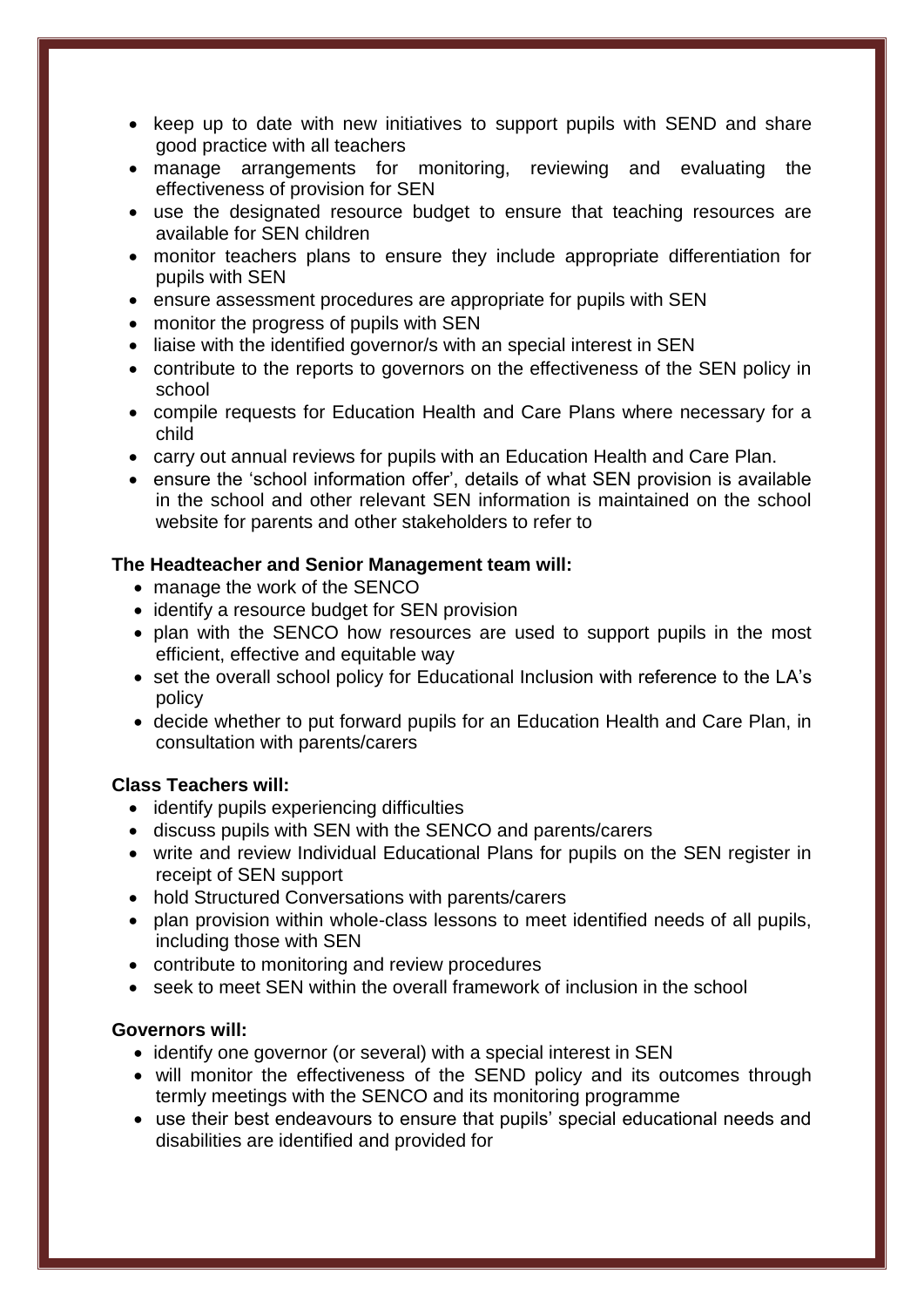ensure that the school has effective procedures for ensuring that parents/carers are informed when special provision is made for pupils

# *Admission Arrangements:*

#### **Before pupils come to school we will:**

- collect information about the pupil's educational history from the last school attended by the pupil, any educational support services who may have been involved with the pupil, and from the parents/carers.
- liaise with a child's previous setting and the pre-school service to formulate information on children starting Reception.

#### **Once pupils arrive in school, we will:**

- undertake a range of assessments to identify pupils needs and establish their strengths and areas of difficulty
- review any existing Individual Educational Plans (IEPs) in consultation with the pupil's parents/carers
- discuss the placement of the pupil on the school's SEN register with parents/carers
- make sure that information about pupils' SEN is passed on to appropriate school staff
- give parents/carers information about the 'Local Offer' and services available to them for their child.

#### **When pupils leave the school we will:**

- pass on information about the pupil's educational history to any receiving school
- complete other transfer documentation as required
- plan additional transition work for a child where appropriate in liaison with the parents, the receiving school and the transition support workers.

#### **In-service Training:**

It is important that the school recognises the need for and aims to provide resources and staff development training relating to Special Educational Needs and Disabilities. As a school we encourage staff to evaluate their own development needs and the SENCO supports all teaching staff in identifying areas for development. The SENCO plans for in-service training where appropriate and operates a rolling programme of CPD (Core Professional Development) for the areas identified as essential and ongoing.

## **As a school we have had experience of working with children with the following disabilities:**

 Dyslexia, Autism, Visual & Hearing Impairments, Speech & Language Disorders, Attention Deficit Disorder with Hyperactivity, Attention Deficit Disorder, Specific Learning Difficulties, General Learning Difficulties, Social Communication Difficulties, Children whom need Nurture, Social Difficulties, Deprivation, Epilepsy.

#### **Some staff have received specialist training in:**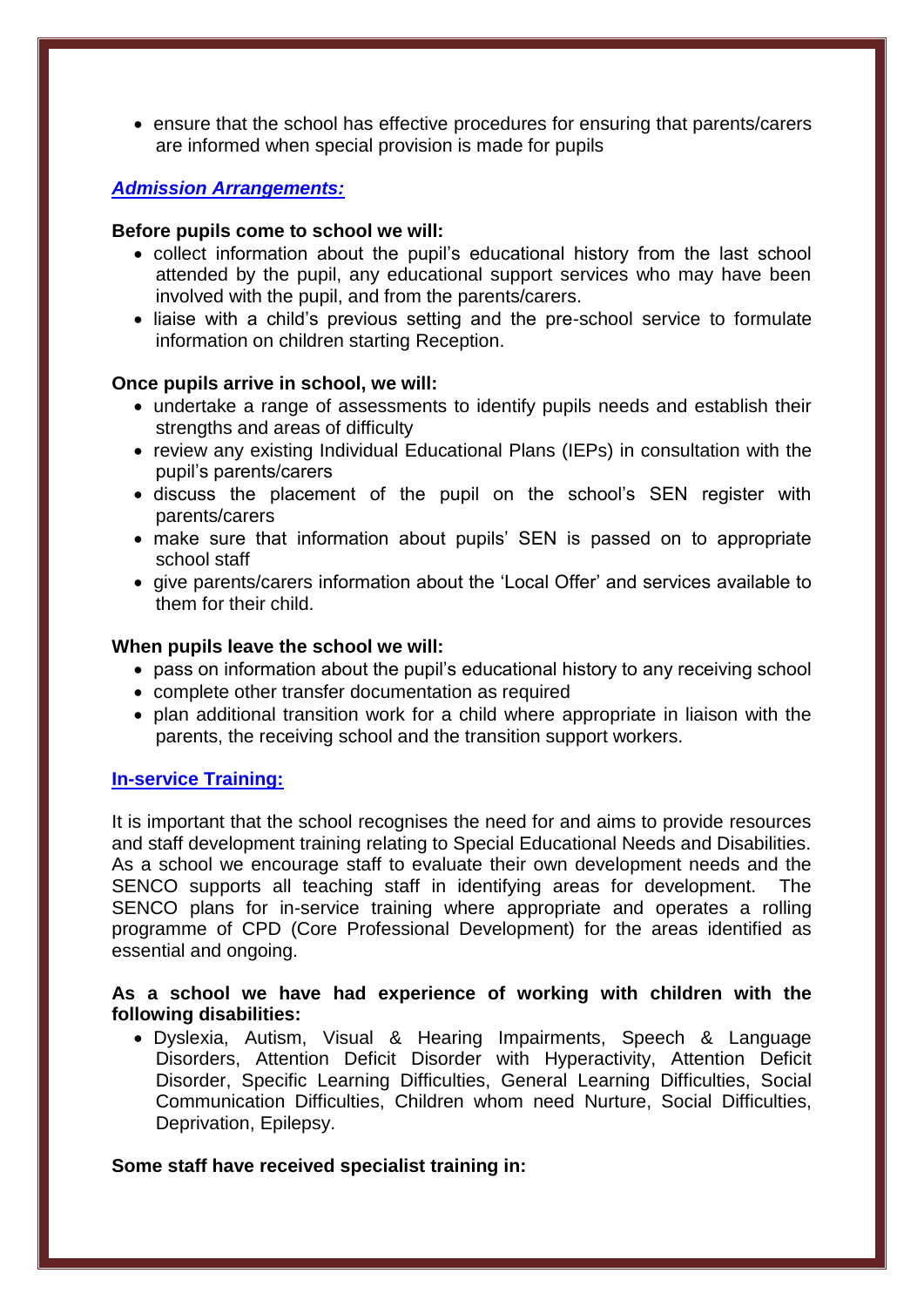Dyslexia, Autism, Speech & Language, Behaviour Difficulties, General Learning Difficulties, Manual Handling, equipment handling, and dealing with Epilepsy. *Building Adaptations and Special Facilities for pupils with SEND:*

# **We have the following adaptations and special facilities:**

- wheelchair access to all areas of the school
- a Hygiene Suite for pupils with disabilities including wheelchair access, changing facilities and a shower unit.
- an additional disabled toilet that is equipped with support bars and wheelchair access.
- steps are marked with recommended yellow paint for safety for our pupils with a visual impairment.
- Further classroom adaptations will be made for SEN children through the use of ICT provision, desktop resources, visual aids etc.

We are continuously extending these facilities as resources become available, in line with the requirement to make reasonable adaptations to meet the needs of pupils with disabilities, and facilitate access for adults with disabilities.

## **SEND Nurture Provision:**

Our school has a Nurture /Thrive provision for pupils with SEN. The Thrive Practitioner and SENCo work in liaison to plan work and provision within this for pupils with:

- Communication and Interaction difficulties impacting on a child's selfconfidence, self-esteem and emotional well-being
- Social, mental and emotional health difficulties
- General learning difficulties impacting on a child's self-confidence and selfesteem
- Specific learning difficulties impacting on a child's self-confidence and selfesteem and emotional well-being
- Sensory and/or physical difficulties impacting on a child's self-confidence, selfesteem and emotional well-being

This work is informed by the whole-class and individual Thrive Screening tool. This information provides a Social, Emotional and Mental Health (SEMH) profile for classes and individual children, highlighting developmental gaps in the areas of SEMH.

The support provided can include the following:

- Self-esteem workshops
- Social Skills games
- Socially Speaking
- Art and Art based therapy
- Therapeutic story work/telling
- Reflection time and the use of Social Stories
- The Vital Relational Functions (VRFs) as a tool for managing and supporting pupil's feelings and behaviour
- Sand Tray work
- Puppet work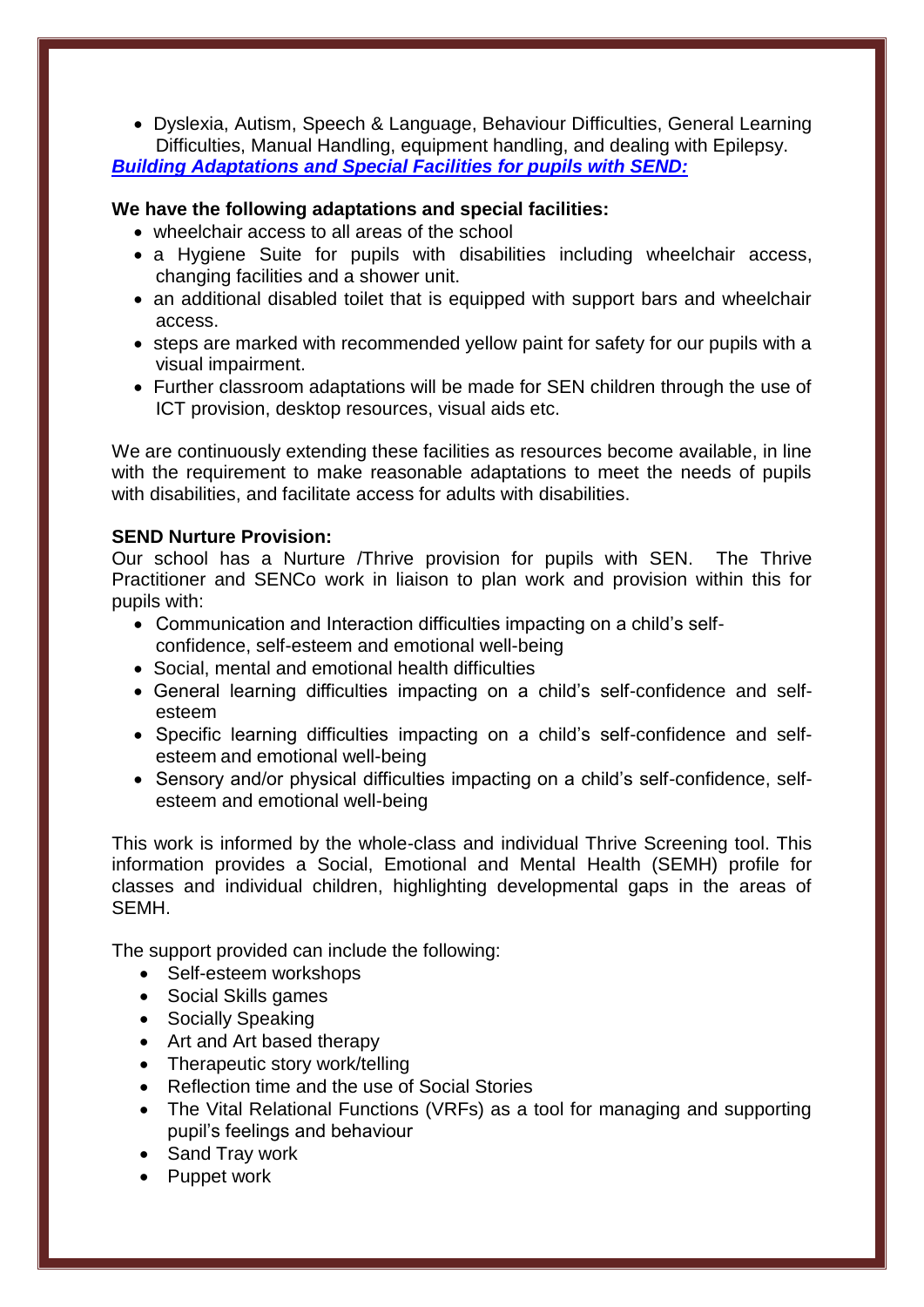• Professional Counselling provided by Snowford Grange

# *The Allocation of Resources to and amongst Pupils with SEN:*

# **The Governing Body of the school sets the overall budget available to meet special educational needs taking account of:**

- statutory requirements
- other budgetary pressures in the school
- the resources identified (but not earmarked) for SEN within the Individual School's Budget
- the availability of additional grants to the school
- priorities identified in the School Improvement Plan

# **The SENCO works with the senior management team of the school to:**

- identify the pattern of need across the school
- establish the most cost effective means of meeting these needs
- allocate support to groups of pupils and individual pupils, including those with statements of special educational needs
- ensure that support is allocated to pupils on a fair and equitable basis
- monitor the progress made by pupils with SEN
- evaluate the effectiveness of provision for SEN
- ensure that support staff, including teaching assistants, work within the framework of school policy and practice
- identify vulnerable children or families or pupils who may benefit from Early **Help**

# *Identification, Assessment, Monitoring and Review Procedures:*

We use the definition of Special Educational Needs in the SEN Code of Practice (2014): "Children have special educational needs if they have a learning difficulty which calls for special educational provision to be made for them." (page 6). Difficulties arising from a difference of language between home and school are dealt with through other school policies and procedures (EAL).

Special Needs provision will be provided wherever possible alongside other children taking account of:

- the wishes of parents/carers
- the pupil's needs
- the resources available to the school
- the efficient education of other pupils in the school

We believe that all teachers are teachers of pupils with special educational needs.

Our procedures are designed to offer a graduated response to special needs in line with the SEN Code of Practice (2014) with four stages of action:

# **1) Assess**

The identification of a child as needing SEN support is done in liaison with parents, teachers and the SENCO through an analysis of need. This initial assessment is reviewed regularly through a Structured Conversation to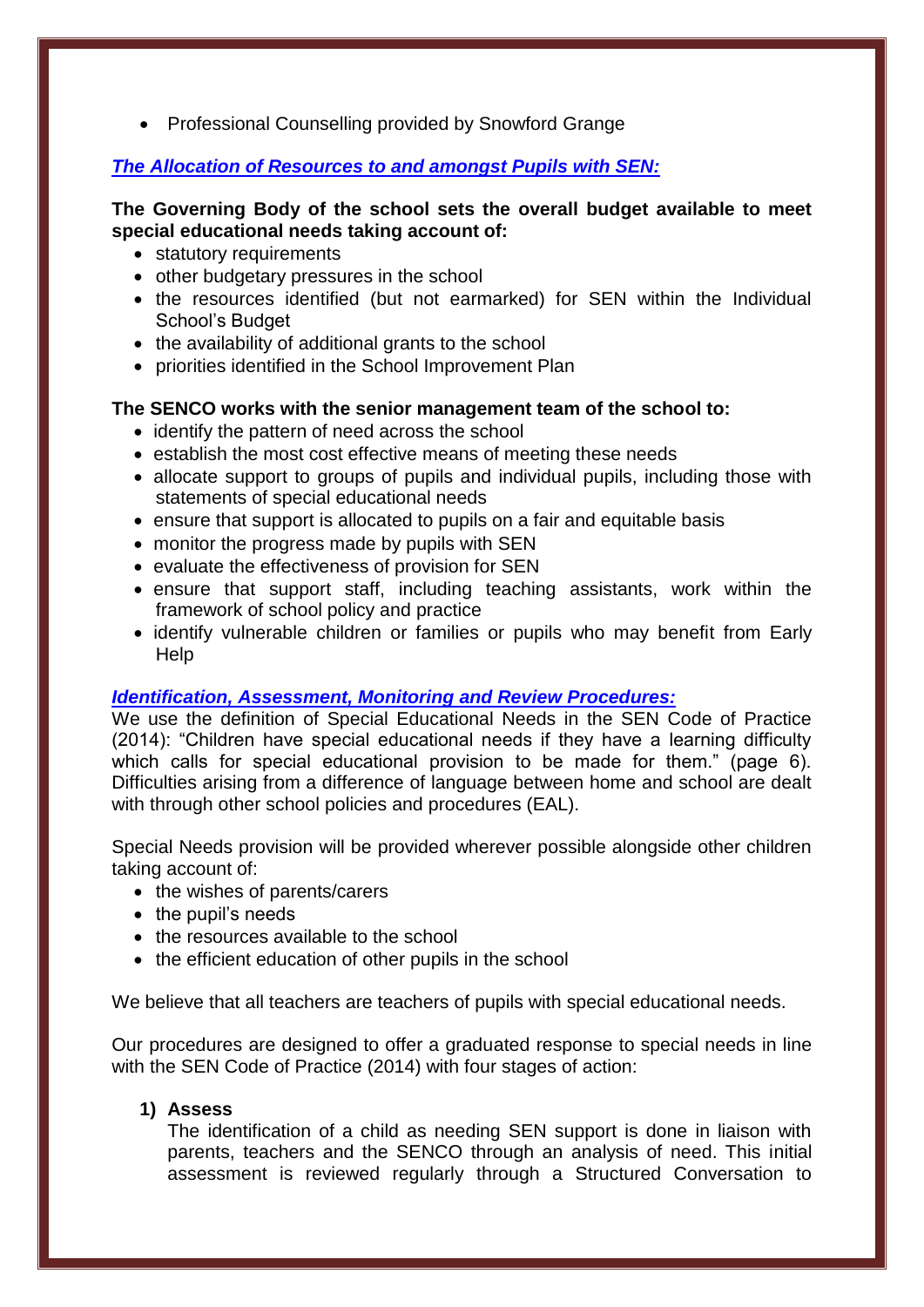ensure that support offered the child is matched to need. Where there is little or no improvement in the children progress, more specialist assessment may be called for from specialist teachers or other agencies.

#### **2) Plan**

Where it is decided to provide SEN support in consultation with the parent at a 'Structured Conversation', the teacher, parents and SENCO agree the outcomes they are seeking, the interventions and support to be put in place, the expected impact on progress, development or behaviour, and a clear date for review. Plans will take account of the views of the child. This plan is formulated into an Individual Education Plan (IEP)

#### **3) Do**

The key teacher is responsible for working on a day-to-day basis with the child to deliver the SEN support plan. With support from the SENCO, the teachers oversee the implementation of the interventions or learning programmes agreed in the plan.

# **4) Review**

The effectiveness of the support and its impact on the child's progress is reviewed in line with the agreed date on the plan. Individual Educational Plans will usually be reviewed in October, February and June. Changes and the child's next steps will be agreed in liaison with the parents, child, teacher and SENCO in the context of a 'Structured Conversation'.

This graduated cycle of action should be revisited, to identify the best way of securing good progress for all SEN pupils.

#### **This graduated response includes the following stages of identification:**

#### **Teacher Action**

An informal stage where class teachers:

- identify a concern about a pupil's progress
- gather available information about the pupil
- discuss strategies for providing appropriate work for the pupil with the SENCO
- seek to discuss concerns with the pupil's parents/carers
- discuss with the Inclusion Manager about any additional needs of pupils for whom English is an Additional Language
- review progress

#### **SEN Support**

The formal stage where:

- an Individual Educational Plan (IEP) is drawn up for the pupil, in consultation with the pupil's parents/carers at a Structured Conversation and the process of Assess, Plan, Do , Review begins.
- invention work will be planned and delivered in accordance with the child's identified targets.
- progress is reviewed in October, February and June and more often where the needs of the child are significant and require a more frequent review.

#### **Internal category of SEN Agency Support**

The school makes arrangements for agency support if a SEN review reveals insufficient progress / less than expected progress on the part of the pupil, despite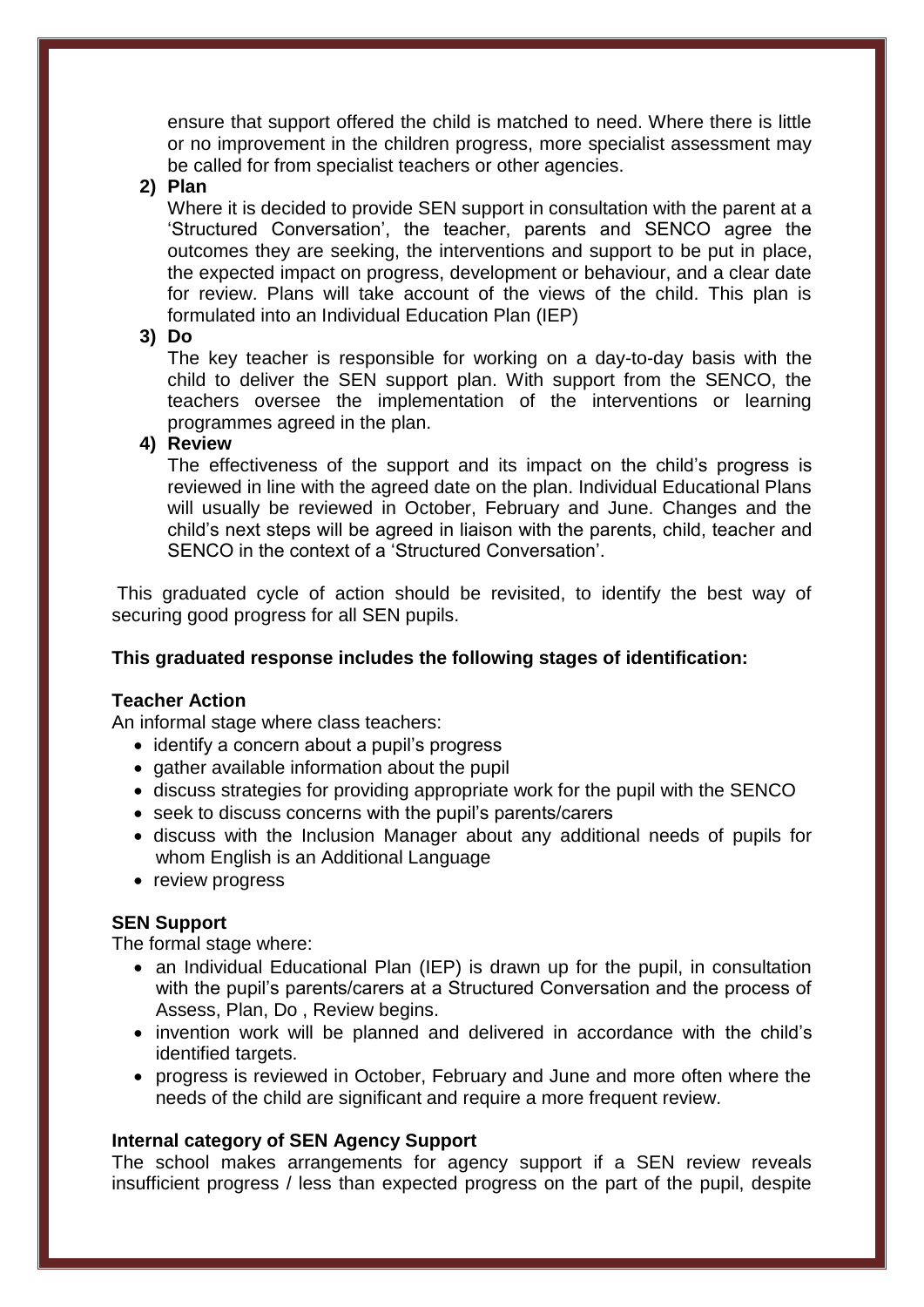evidence-based support and interventions or if the SENCO believes the nature of the pupil's difficulties requires such action. The school's internal SEN register takes account of pupils in receipt of agency support.

The school will:

- seek the involvement of external agencies to support target setting for a child
- continue to work closely with parents
- continue to keep the pupil's progress under regular reviewed
- ensure that an intensified invention programme is delivered in accordance with the advice provided and the child's identified targets

Pupils can be taken off the SEN register where reviews reveal satisfactory progress and appropriate levels of attainment.

After reviews where progress is not satisfactory, despite having taken relevant and purposeful action to identify, assess and meet the special education needs of a child, it may be necessary to consider a request for an Education Health and Care Plan (EHCP) for a child.

#### **Education Health and Care Plans**

The production of an Education Health and Care Plan (EHCP) is organised by Warwickshire Education Service, in close liaison with the school and the pupil's parents/carers.

The provision set out in a pupil's EHCP will be closely monitored by SENCO and reviewed annually. Parents/carers will be invited to contribute to the review and attend the review meeting.

#### **Agency Support and Assessment**

The SENCO will refer pupils with special educational needs to the Learning and Behaviour Support Service or the Educational Psychology Service, or other relevant external agencies. Such referrals will always be agreed with parents/carers.

Pupils are entitled to forms of assessment which are appropriate and recognise their specific needs and areas of difficulty.

Reporting of a pupil's attainment will be made in the context of the School's Assessment Policy.

#### **Pupil Voice**

Staff will seek to involve pupils (in an appropriate way) in discussions about their individual programmes, targets and classroom provision.

#### **Monitoring**

The SENCO will meet class teachers to monitor pupil progress termly.

Subject Leaders and the Senior Leaders will monitor pupil progress and report any concerns to the SENCO.

The SENCO works with support staff and teachers to monitor interventions and their impact and use this to inform Provision Mapping.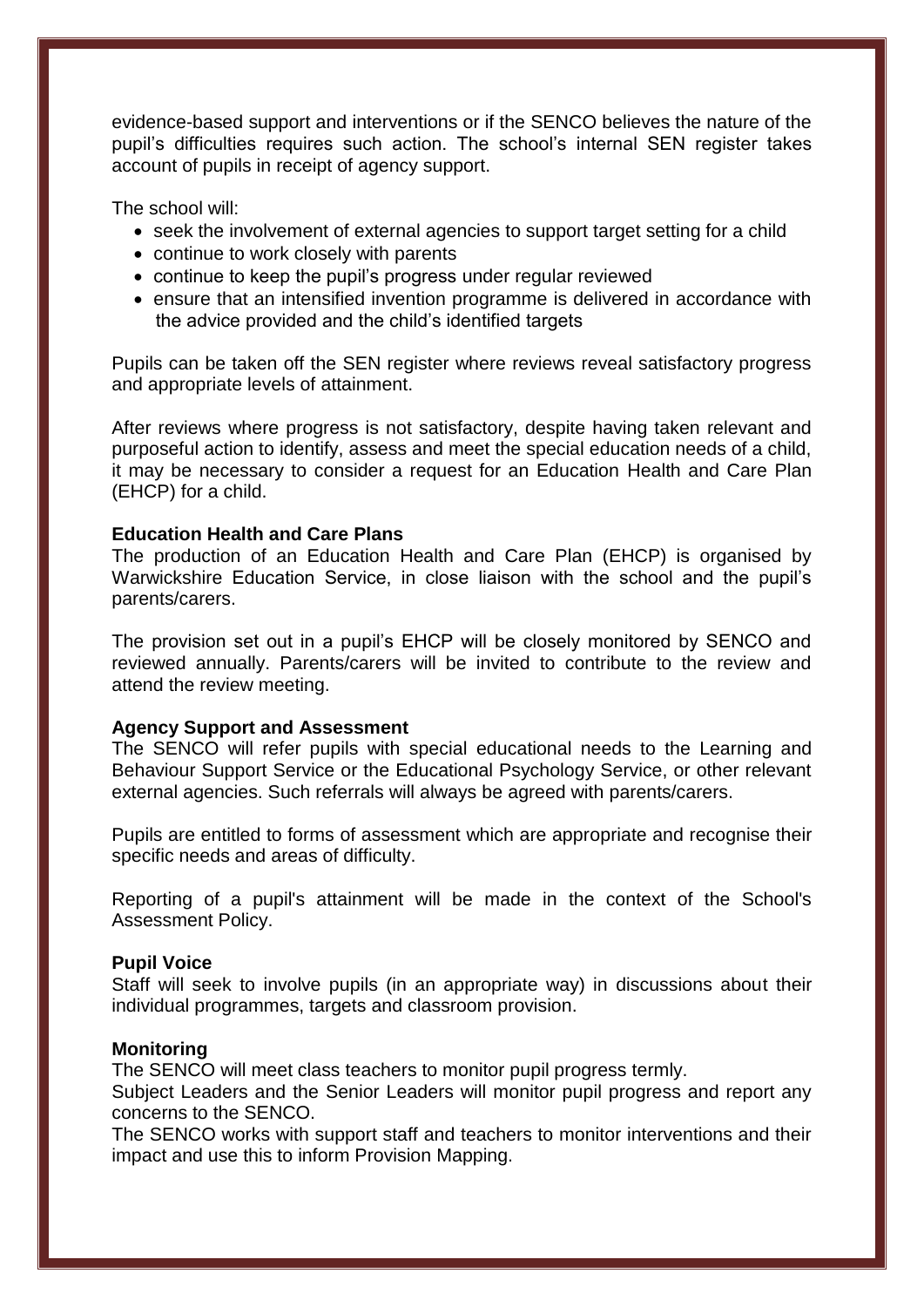## **Review**

Individual Educational Plans will be reviewed in October, February and June, in consultation with parents/carers. The school wants parents/carers to be active participants in pupils' education.

The SENCO will update the school's SEN register termly.

The SENCO will work with the senior management team to review the overall pattern of SEN support on an annual basis.

Governors will include in their Annual Report to Parents information on the Success of the SEN Policy over the year, and any changes made to the policy, as required by the SEN Code of Practice (2014).

# *Arrangements for Providing Access to the Curriculum for Pupils with SEN:*

We support access through differentiation, IEPs, allocating extra support to an individual or group according to set criteria and availability of resources. We develop self-esteem through positive reinforcement, using assessment processes to identify any learning difficulties. We ensure ongoing observation and assessment and provide regular feedback about the child's achievements and experiences to form the basis for planning the next steps of the child's learning.

# *How pupils with SEND are integrated into the school as a whole:*

We seek to be an inclusive school by:

- using the SEN review procedures to identify any barriers in the way of the pupil and plan appropriate and reasonable action
- ensuring that all pupils have appropriate learning targets which are challenging
- valuing the diversity of our pupils of which SEN are a natural part
- ensuring that our reading stock includes stories with positive images of pupils with SEN
- looking for opportunities within the curriculum to raise SEN issues
- seeking to make provision for SEN within routine class arrangements wherever possible
- seeking opportunities for pupils with SEN to work with other pupils
- encouraging pupils with SEN to play/socialise with other pupils developing links with special schools to extend all pupils' experience of diversity where possible

# *Criteria for Evaluating the Success of the SEN Policy:*

The following criteria will be used:

- the amount of identified teaching time available to support SEN pupils
- the number of pupils with special educational needs attaining specified levels in National Curriculum assessments.
- average reading improvement of pupil receiving support with teaching.
- the nature of planned programmes of intervention and support.
- the amount allocated to SEN by governors
- the proportion of teachers' records which include information on the special educational needs of pupils in their classes.
- the proportion of schemes of work which show evidence of differentiation for pupils with SEN
- INSET time allocated to staff development with reference to special educational needs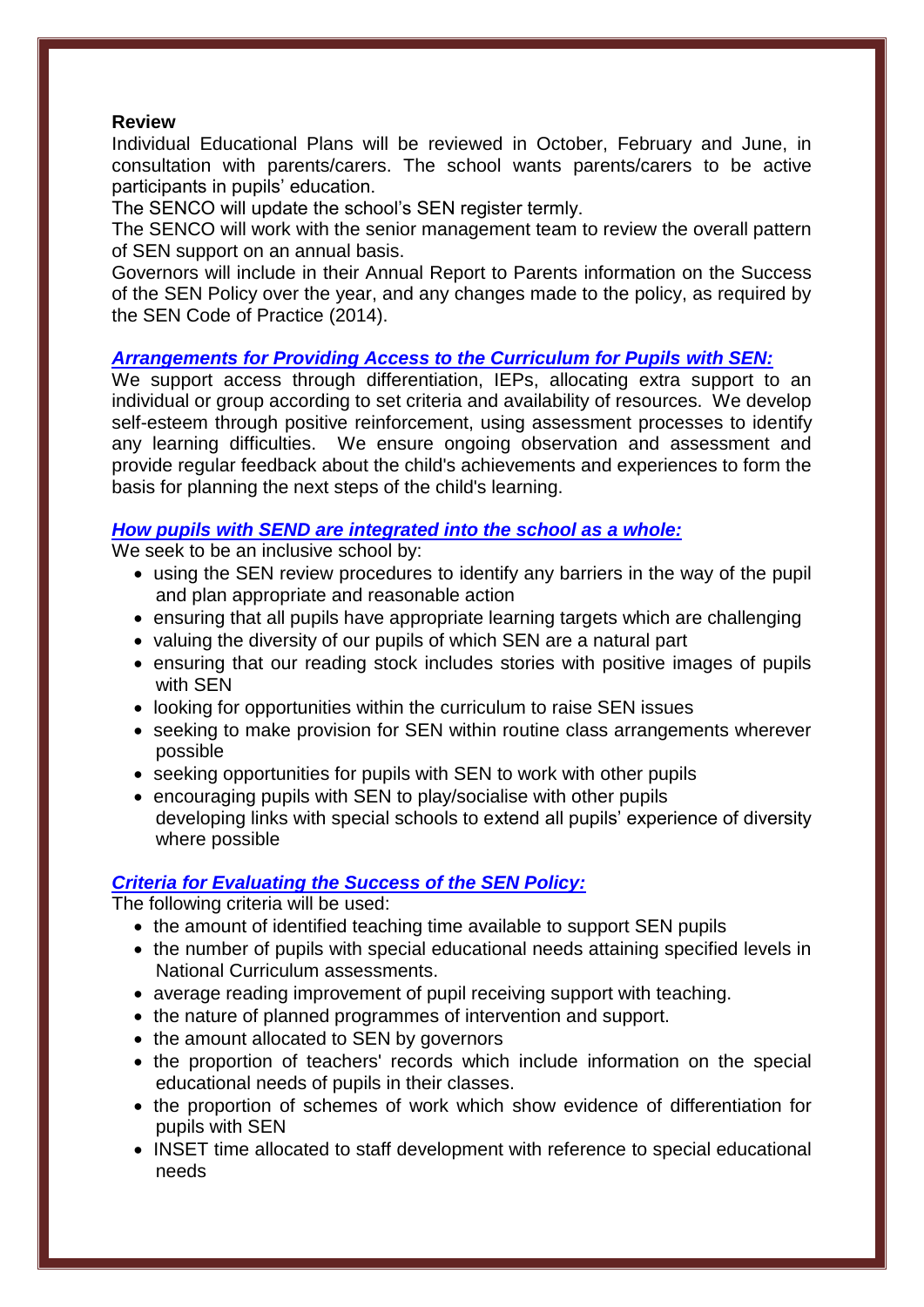- the proportion of parents attending or contributing to reviews and consultations
- staff fulfil the expectation of the school in carrying out procedures for special needs and produce the necessary paperwork e.g. IEPs, Reviews, Reports, Class Organisation for Special Needs, sheets etc.
- recommendations by external agencies are acted upon and incorporated into the curriculum.
- children are confident and well-motivated and are making measurable progress
- movement between stages and the number of pupils on the register.

We will pay particular attention to any differential impact of our policy and procedures on pupils from different ethnic groups. Where we have sufficient numbers of pupils to undertake group analyses, we will seek to analyse the SEN register and pupil progress by pupil ethnic background.

We will publish our evaluation of the impact of our policy in our Governors annual report to parents.

# *Arrangements for Considering Complaints about the SEN Provision within the School*

In the first instance, complaints should be taken up with school staff directly concerned.

If the complaint is not resolved then the matter should be raised with the Headteacher, who may:

- arrange a joint meeting with complainant
- undertake further investigations
- seek the involvement of external agencies, such as the Family Support Service
- take action to address the complaint
- decide that the complaint does not warrant any action, and advise complainants of further action they can take

# *The School's Arrangements for SEN In-service Training:*

- all staff receive In-Service training or information about the SEN Code of Practice (2014), and issues relating to Disability
- all staff receive In-Service training on SEN procedures in school
- all staff have the opportunity to receive In-Service training on specific disorders and/or disability of children within their care
- all staff have the opportunity to receive training in specific techniques related to differentiation, class management and specific disorders e.g. Dyslexia, Autism etc.
- the SENCO will identify areas for In-Service training in liaison with staff, agencies and the headteacher.

# *Support Services and Outside Agencies:*

- external agencies will be used to provide advice and In-Service training for staff as they arise within school
- external agencies will be used to identify specific targets for pupils in line with the school's procedures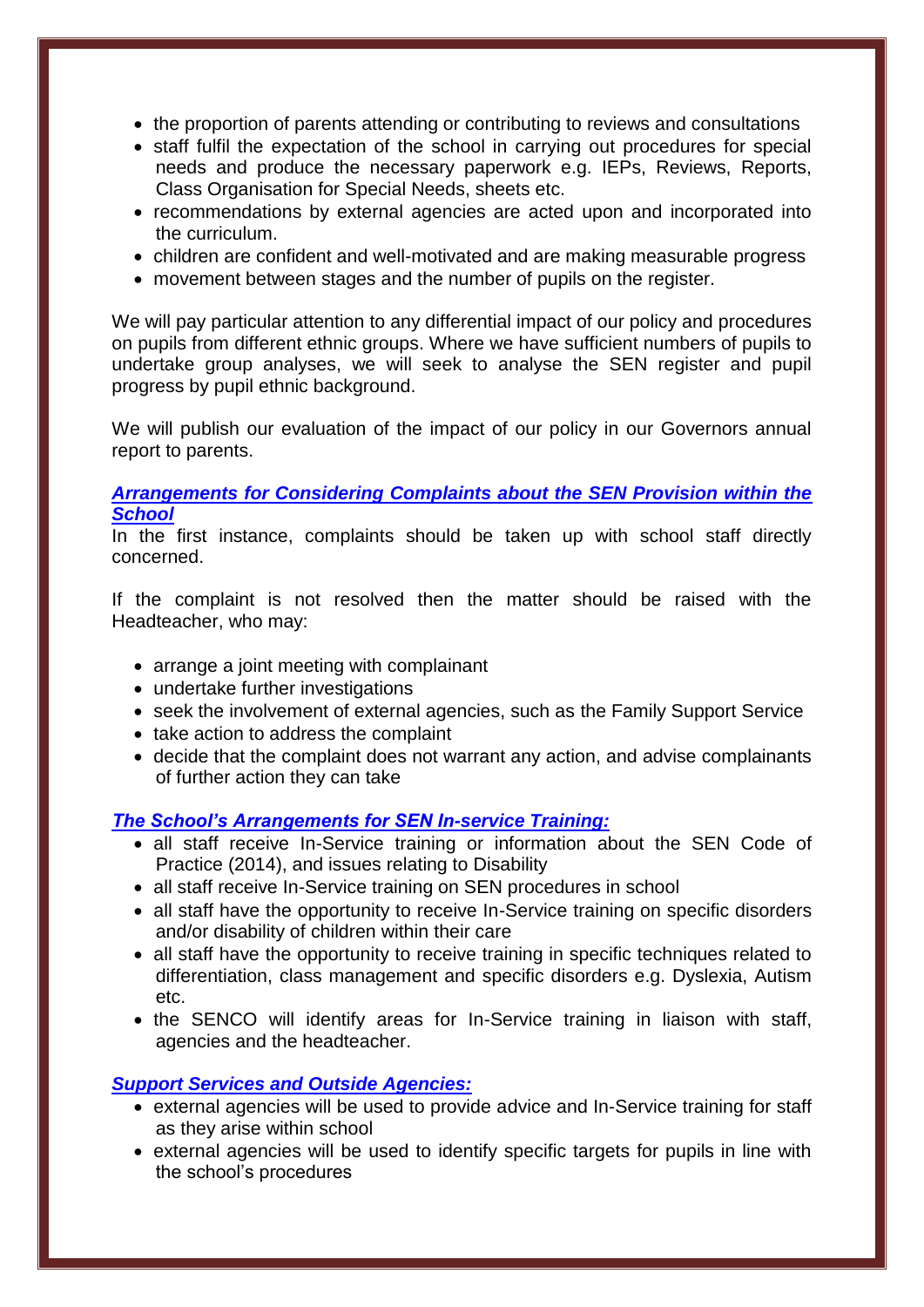- planning meetings will be held at the beginning of each term to agree a programme of work with the Educational Psychology Service, Learning and Behaviour Support Service
- regular liaison takes place with Area Health professionals to access the following services: Speech and Language Therapy, Physiotherapy, Occupational Therapy, Child and Adolescent Mental Health Service and Social **Services**

#### **Links with other Mainstream and Special Schools:**

• The SENCO seeks to establish working relationships with other mainstream and Special School Provisions.

# **Links with Health, Social Services, Educational Welfare Services and Relevant Voluntary Organisations:**

We liaise with:

- Health Visitors
- Social Services
- Child Health Service
- National Society for the Prevention of Cruelty to Children
- Community Education
- Child and Adolescent Mental Health Service
- Playgroups and Nurseries

# **Arrangements for Partnership with Parents:**

The concept of parents as partners is central to the SEN Code of Practice (2014). Parents/carers should always be kept informed about their child's progress at school and any difficulties should be made known to parents at the earliest stage.

Parents/carers will be encouraged to attend review meetings/consultation evenings/Structured Conversations/Parent Coffee Mornings, where they will have the opportunity to express their feelings about their child's progress. They will have the opportunity to discuss how they will support their children's targets at home.

We recognise the value of parents/carers knowledge of their children and will seek to use that information in planning support for pupils. We will engage the services of an interpreter where we can to promote the effective home-school dialogue.

We seek to work in partnership through:

- regular consultation and review procedure for the sharing of information  $-$ Structured Conversations
- sharing of assessment and planning information through IEPs
- open School Access for parents/carers
- discussing with parents/carers options when pupils leave schools
- meeting the parents/carers of prospective new pupils to the school to discuss SEN support